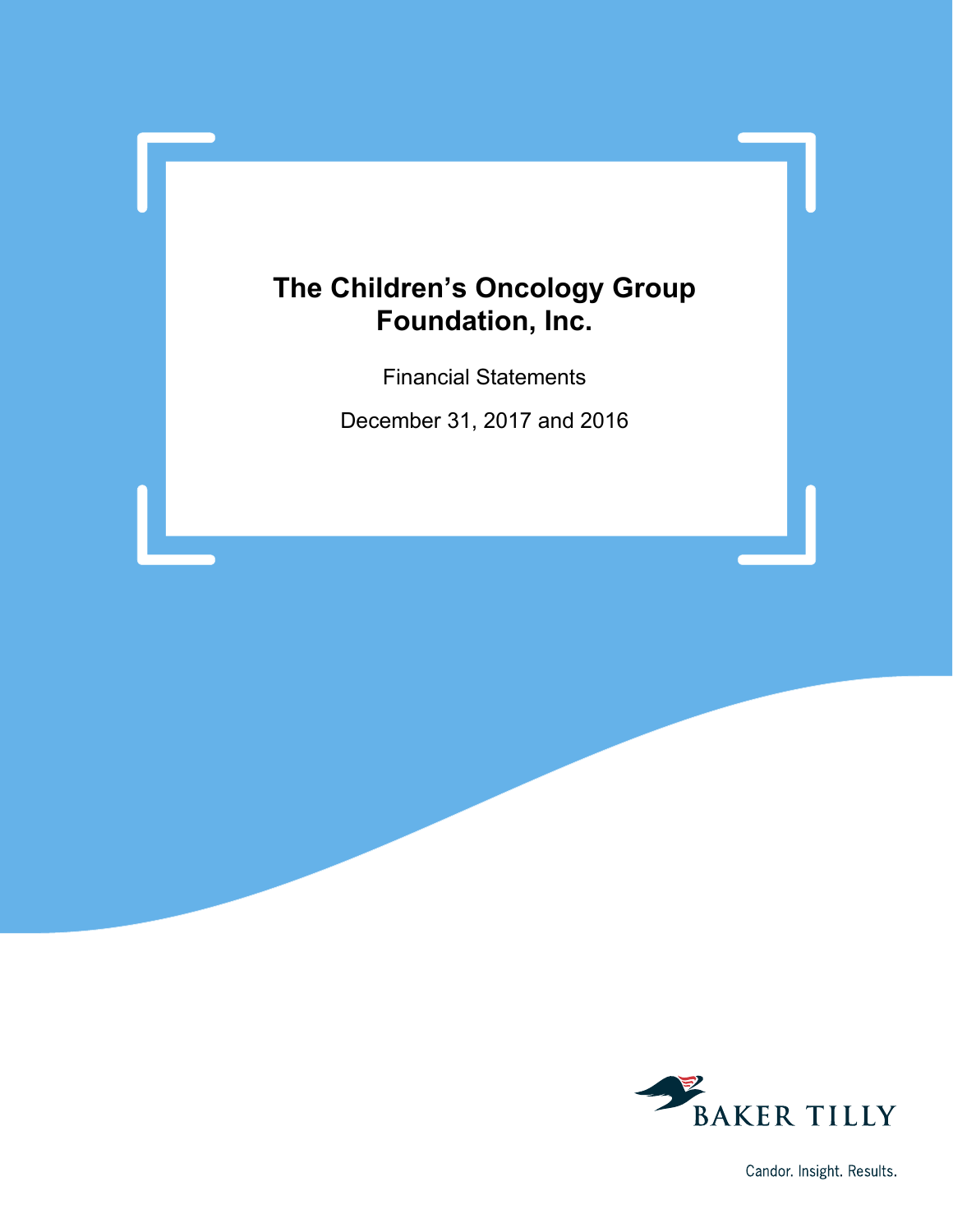Table of Contents December 31, 2017 and 2016

|                                         | Page |  |  |  |  |  |
|-----------------------------------------|------|--|--|--|--|--|
| <b>Independent Auditors' Report</b>     |      |  |  |  |  |  |
| <b>Financial Statements</b>             |      |  |  |  |  |  |
| <b>Statements of Financial Position</b> | 3    |  |  |  |  |  |
| <b>Statements of Activities</b>         | 4    |  |  |  |  |  |
| <b>Statements of Cash Flows</b>         | 6    |  |  |  |  |  |
| <b>Notes to Financial Statements</b>    | 7    |  |  |  |  |  |
| <b>Supplementary Information</b>        |      |  |  |  |  |  |
| <b>Schedule of Functional Expenses</b>  | 14   |  |  |  |  |  |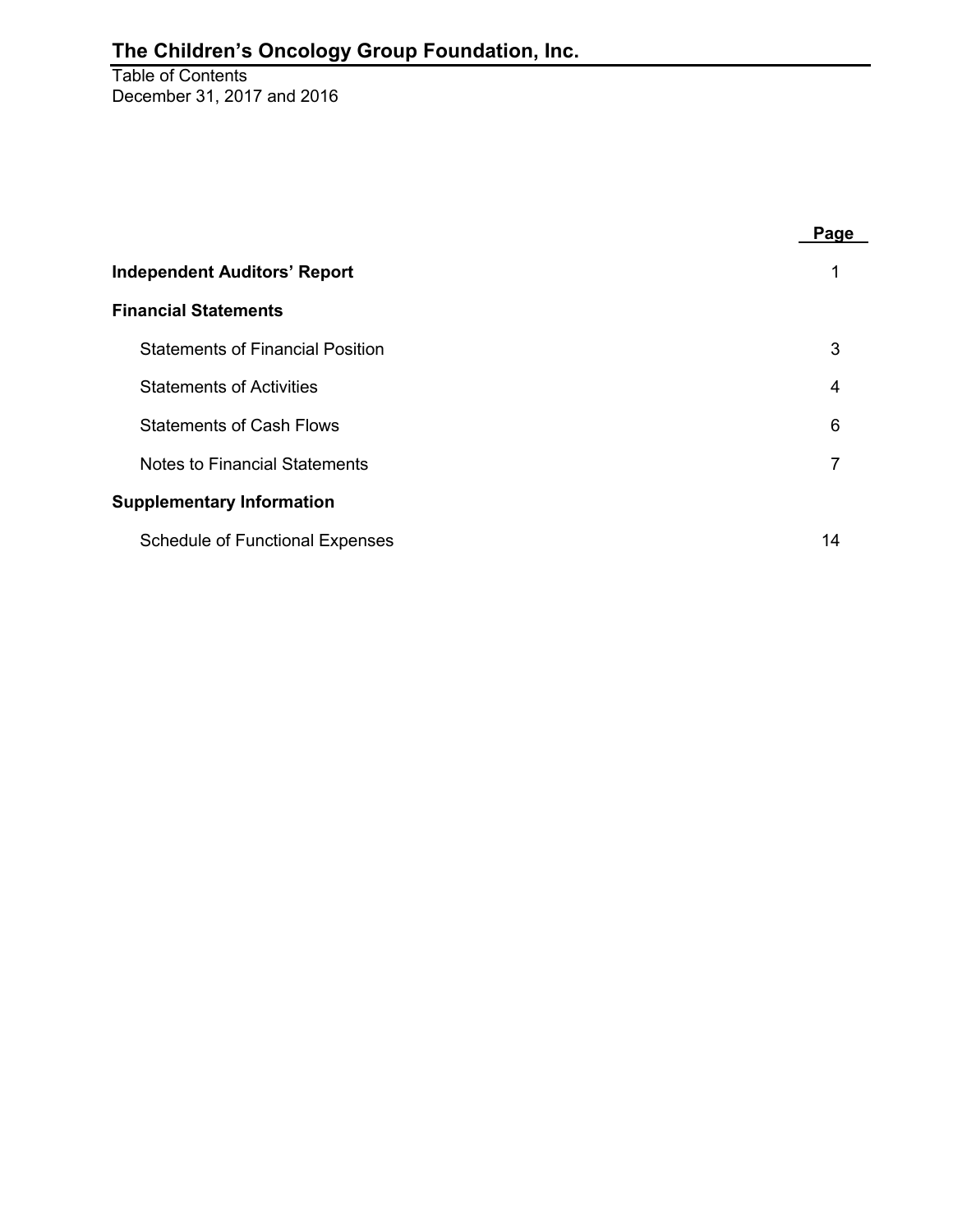

# **Independent Auditors' Report**

Board of Directors The Children's Oncology Group Foundation, Inc.

#### **Report on the Financial Statements**

We have audited the accompanying financial statements of The Children's Oncology Group Foundation, Inc., which comprise the statements of financial position as of December 31, 2017 and 2016, and the related statements of activities, and cash flows for the years then ended, and the related notes to the financial statements.

#### **Management's Responsibility for the Financial Statements**

Management is responsible for the preparation and fair presentation of these financial statements in accordance with accounting principles generally accepted in the United States of America; this includes the design, implementation, and maintenance of internal control relevant to the preparation and fair presentation of financial statements that are free from material misstatement, whether due to fraud or error.

#### **Auditors' Responsibility**

Our responsibility is to express an opinion on these financial statements based on our audits. We conducted our audits in accordance with auditing standards generally accepted in the United States of America. Those standards require that we plan and perform the audit to obtain reasonable assurance about whether the financial statements are free from material misstatement.

An audit involves performing procedures to obtain audit evidence about the amounts and disclosures in the financial statements. The procedures selected depend on the auditor's judgment, including the assessment of the risks of material misstatement of the financial statements, whether due to fraud or error. In making those risk assessments, the auditor considers internal control relevant to the entity's preparation and fair presentation of the financial statements in order to design audit procedures that are appropriate in the circumstances, but not for the purpose of expressing an opinion on the effectiveness of the entity's internal control. Accordingly, we express no such opinion. An audit also includes evaluating the appropriateness of accounting policies used and the reasonableness of significant accounting estimates made by management, as well as evaluating the overall presentation of the financial statements.

We believe that the audit evidence we have obtained is sufficient and appropriate to provide a basis for our audit opinion.

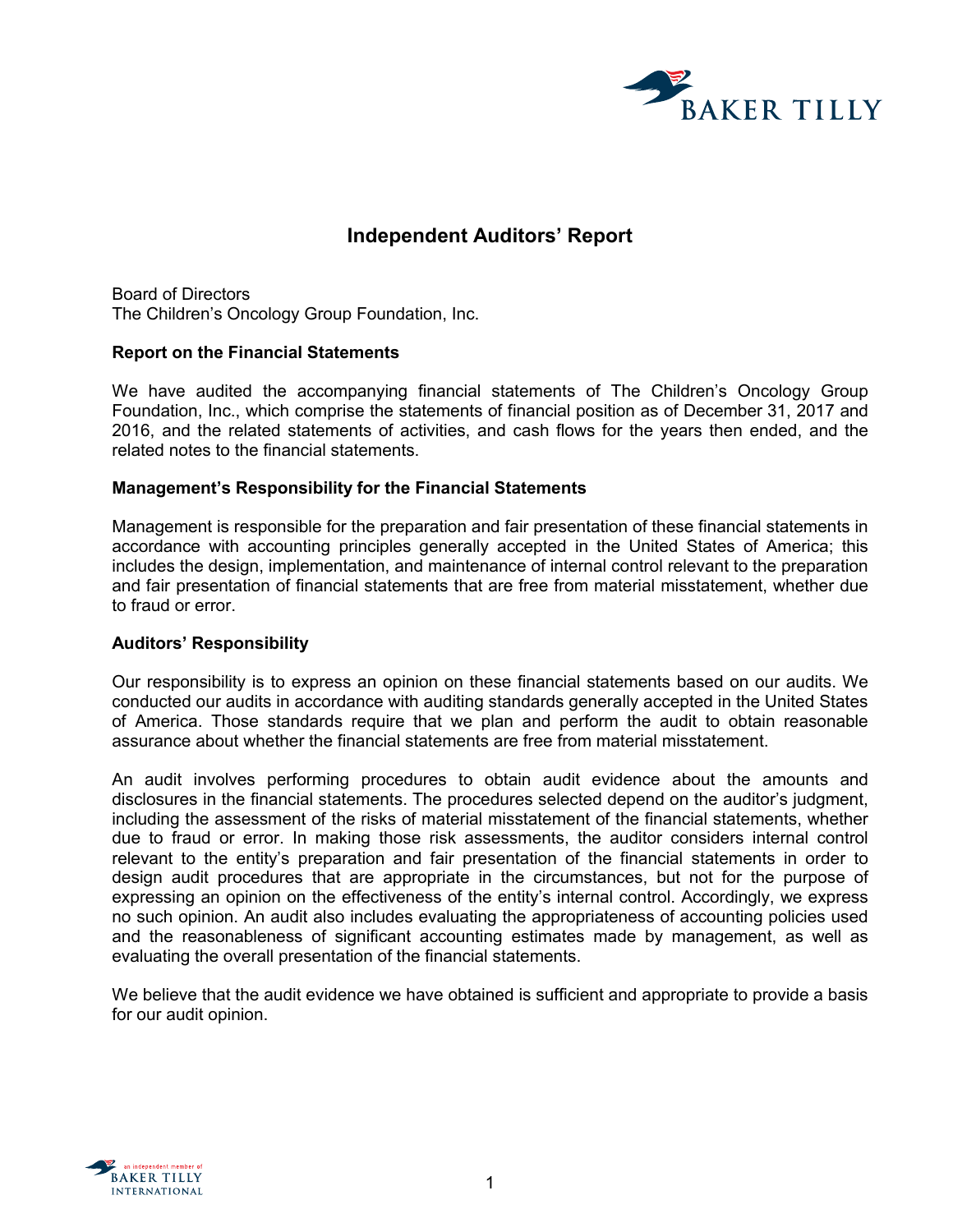### **Opinion**

In our opinion, the financial statements referred to above present fairly, in all material respects, the financial position of the Children's Oncology Group Foundation, Inc. as of December 31, 2017 and 2016, and the changes in its net assets, and its cash flows for the years then ended in accordance with accounting principles generally accepted in the United States of America.

#### **Report on Supplementary Information**

Our audit was conducted for the purpose of forming an opinion on the financial statements as a whole. The Schedule of Functional Expenses is presented for purposes of additional analysis and is not a required part of the financial statements. Such information is the responsibility of management and was derived from and relates directly to the underlying accounting and other records used to prepare the financial statements. The information has been subjected to the auditing procedures applied in the audit of the financial statements and certain additional procedures, including comparing and reconciling such information directly to the underlying accounting and other records used to prepare the financial statements or to the financial statements themselves, and other additional procedures in accordance with auditing standards generally accepted in the United States of America. In our opinion, the information is fairly stated in all material respects in relation to the financial statements as a whole.

Baker Tilly Virchaw Krause, LP

Philadelphia, Pennsylvania July 13, 2018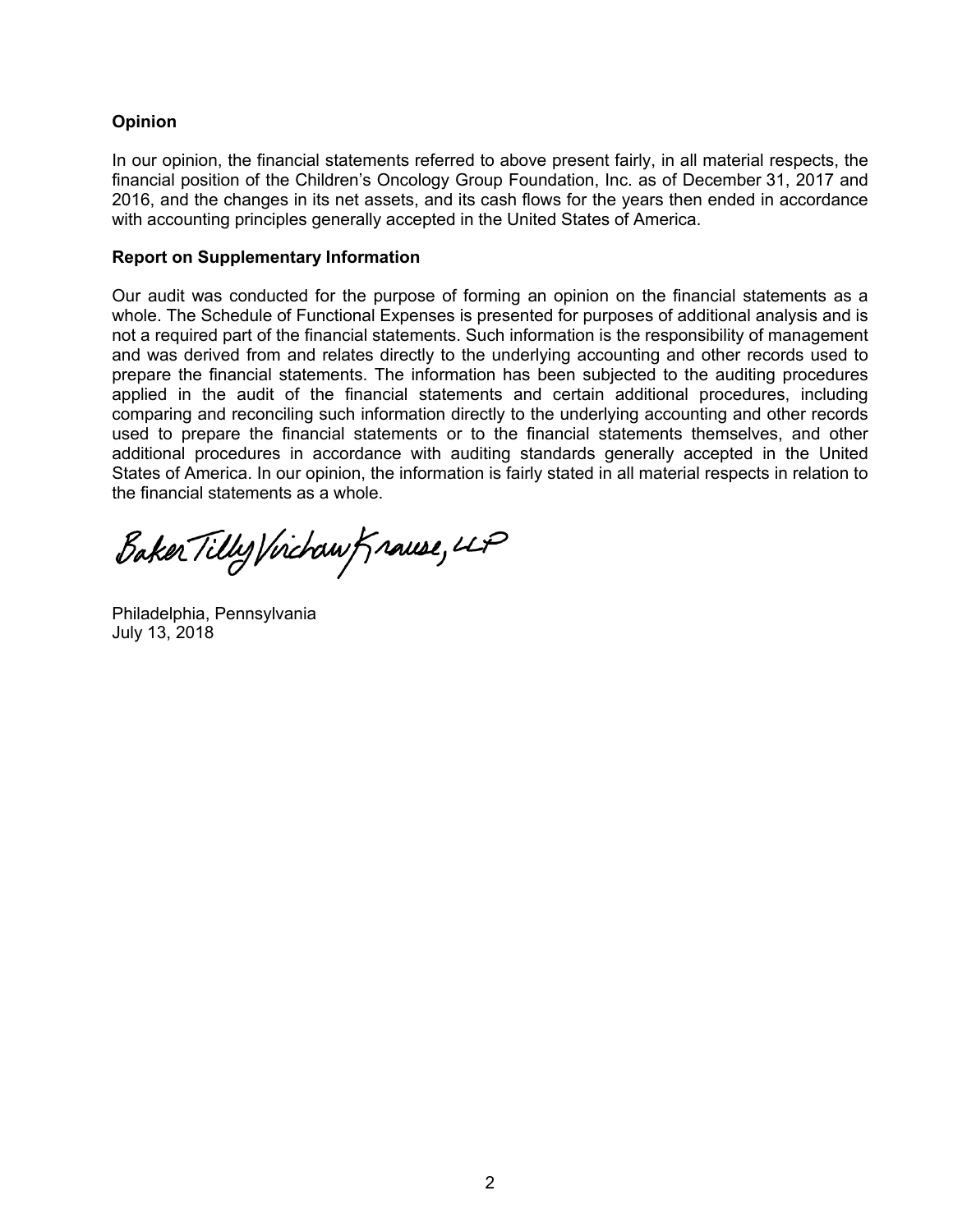Statements of Financial Position December 31, 2017 and 2016

|                                       | 2017             | 2016             |  |  |
|---------------------------------------|------------------|------------------|--|--|
| <b>Assets</b>                         |                  |                  |  |  |
| <b>Assets</b>                         |                  |                  |  |  |
| Cash                                  | \$<br>10,303,957 | \$<br>9,545,756  |  |  |
| Grants and contributions receivable   | 6,070,000        | 7,026,027        |  |  |
| Investments                           | 803,402          | 253,092          |  |  |
| Prepaid expenses                      | 482,546          | 449,340          |  |  |
| Deposits                              |                  | 2,250            |  |  |
| Fixed assets, net                     | 345              | 1,036            |  |  |
| <b>Total assets</b>                   | \$<br>17,660,250 | \$<br>17,277,501 |  |  |
| <b>Liabilities and Net Assets</b>     |                  |                  |  |  |
| <b>Liabilities</b>                    |                  |                  |  |  |
| Accounts payable and accrued expenses | \$<br>73,651     | \$<br>62,237     |  |  |
| Deferred revenue                      | 162,498          | 155,594          |  |  |
| <b>Total liabilities</b>              | 236,149          | 217,831          |  |  |
| <b>Net Assets</b>                     |                  |                  |  |  |
| Unrestricted                          | 1,992,129        | 1,937,430        |  |  |
| <b>Temporarily restricted</b>         | 15,431,972       | 15,122,240       |  |  |
| Total net assets                      | 17,424,101       | 17,059,670       |  |  |
| Total liabilities and net assets      | \$<br>17,660,250 | \$<br>17,277,501 |  |  |

*See notes to financial statements*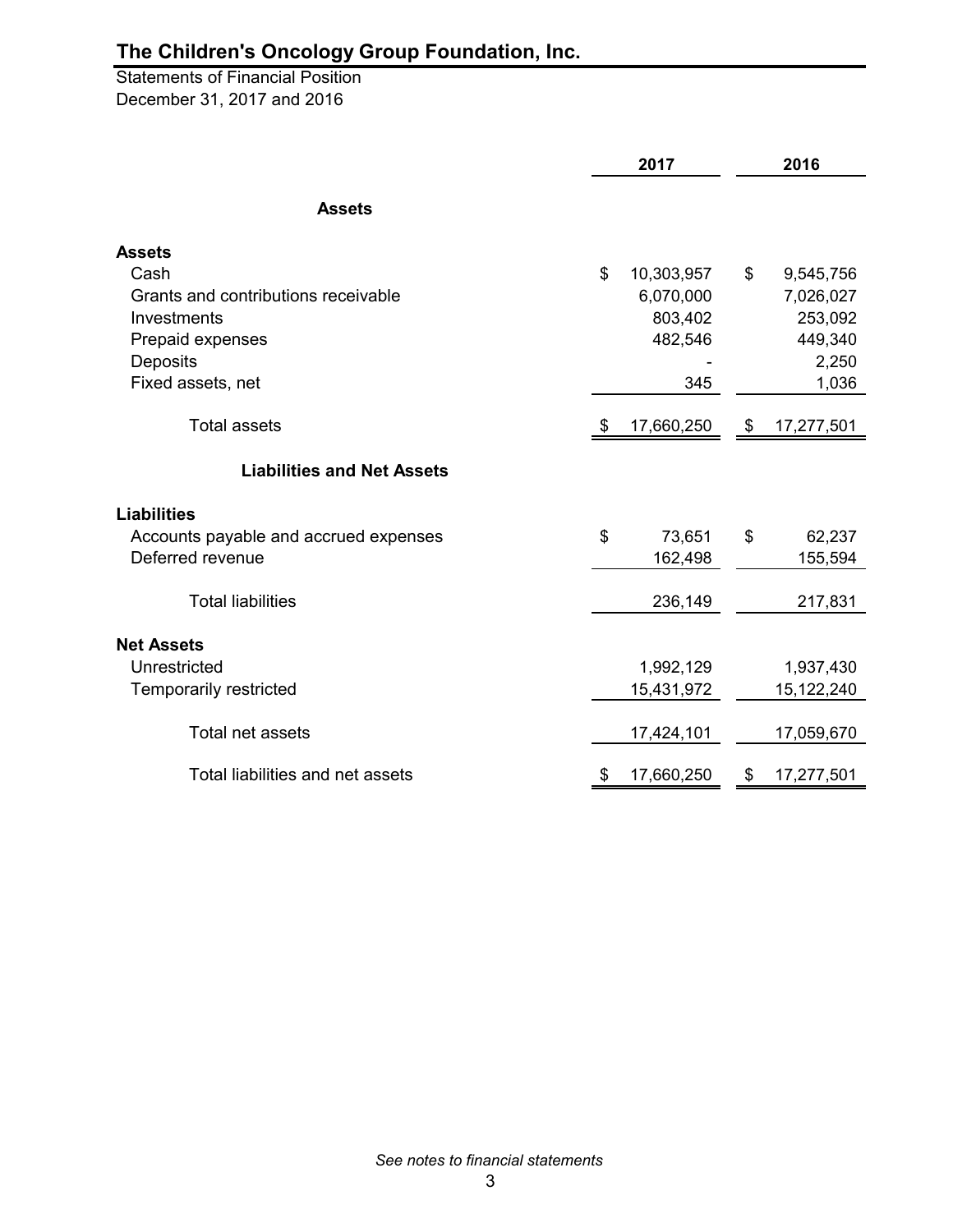#### Statements of Activities

Year Ended December 31, 2017 with Comparative Total for Year Ended December 31, 2016

|                                          | <b>Temporarily</b><br><b>Restricted</b><br><b>Unrestricted</b> |    |             |    | 2017 Total | 2016 Total       |
|------------------------------------------|----------------------------------------------------------------|----|-------------|----|------------|------------------|
| <b>Revenues, Gains and Other Support</b> |                                                                |    |             |    |            |                  |
| Grants                                   | \$<br>120,000                                                  | \$ | 8.153,741   | \$ | 8,273,741  | \$<br>6,784,477  |
| Contributions                            | 151,993                                                        |    | 749,505     |    | 901,498    | 1,883,713        |
| Conference income                        | 75,450                                                         |    |             |    | 75,450     | 179,125          |
| Program service revenue                  |                                                                |    | 2,896       |    | 2,896      | 557,777          |
| In-kind contributions                    | 29,036                                                         |    |             |    | 29,036     | 37,114           |
| <b>Bank interest</b>                     | 1,554                                                          |    |             |    | 1,554      | 1,369            |
| Investment income                        | 51,412                                                         |    |             |    | 51,412     | 3,092            |
| Other income                             | 336                                                            |    |             |    | 336        |                  |
| Net assets released from restriction     | 8,596,410                                                      |    | (8,596,410) |    |            |                  |
| Total revenues, gains and other support  | 9,026,191                                                      |    | 309,732     |    | 9,335,923  | 9,446,667        |
| <b>Expenses</b>                          |                                                                |    |             |    |            |                  |
| Program services                         | 8,889,468                                                      |    |             |    | 8,889,468  | 8,265,078        |
| Supporting services:                     |                                                                |    |             |    |            |                  |
| Management and general                   | 57.079                                                         |    |             |    | 57.079     | 53,539           |
| Fundraising                              | 24,945                                                         |    |             |    | 24,945     | 26,139           |
| Total supporting services expenses       | 82,024                                                         |    |             |    | 82,024     | 79,678           |
| Total expenses                           | 8,971,492                                                      |    |             |    | 8,971,492  | 8,344,756        |
| <b>Changes in Net Assets</b>             | 54,699                                                         |    | 309,732     |    | 364,431    | 1,101,911        |
| Net Assets, Beginning of Year            | 1,937,430                                                      |    | 15,122,240  |    | 17,059,670 | 15,957,759       |
| Net Assets, End of Year                  | \$<br>1,992,129                                                | \$ | 15,431,972  | \$ | 17,424,101 | \$<br>17,059,670 |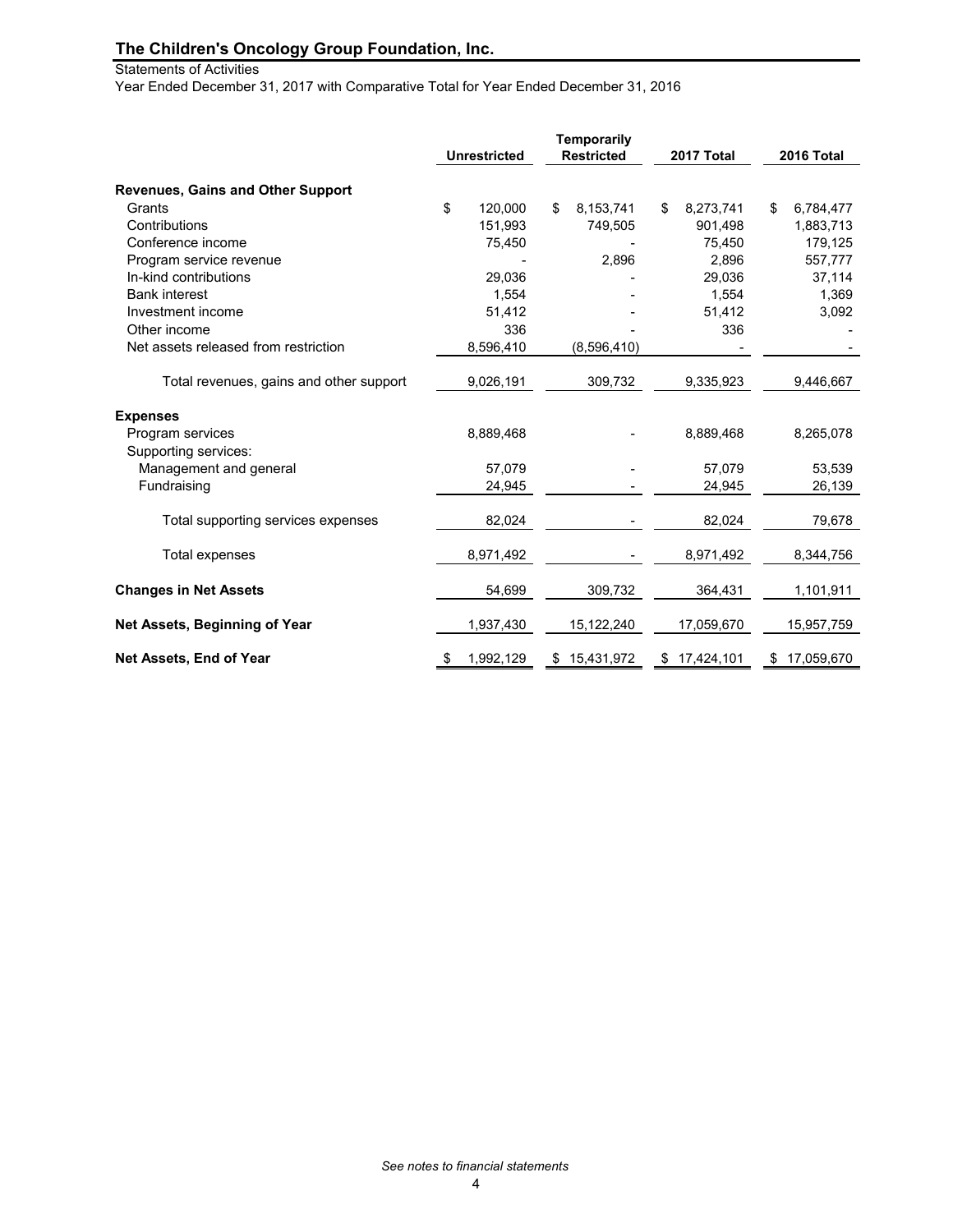# Statements of Activities

Year Ended December 31, 2016

|                                          | <b>Unrestricted</b> |    | <b>Temporarily</b><br><b>Restricted</b> | 2016 Total      |
|------------------------------------------|---------------------|----|-----------------------------------------|-----------------|
|                                          |                     |    |                                         |                 |
| <b>Revenues, Gains and Other Support</b> |                     |    |                                         |                 |
| Grants                                   | \$                  | \$ | 6,784,477                               | \$<br>6,784,477 |
| Contributions                            | 739,998             |    | 1,143,715                               | 1,883,713       |
| Conference income                        | 179,125             |    |                                         | 179,125         |
| Program service revenue                  | 557,777             |    |                                         | 557,777         |
| In-kind contributions                    | 37,114              |    |                                         | 37,114          |
| <b>Bank interest</b>                     | 1,369               |    |                                         | 1,369           |
| Investment income                        | 3,092               |    |                                         | 3,092           |
| Net assets released from restriction     | 8,089,453           |    | (8,089,453)                             |                 |
| Total revenues, gains and other support  | 9,607,928           |    | (161, 261)                              | 9,446,667       |
| <b>Expenses</b>                          |                     |    |                                         |                 |
| Program services                         | 8,265,078           |    |                                         | 8,265,078       |
| Supporting services:                     |                     |    |                                         |                 |
| Management and general                   | 53,539              |    |                                         | 53,539          |
| Fundraising                              | 26,139              |    |                                         | 26,139          |
| Total supporting services expenses       | 79,678              |    |                                         | 79,678          |
| Total expenses                           | 8,344,756           |    |                                         | 8,344,756       |
| <b>Changes in Net Assets</b>             | 1,263,172           |    | (161, 261)                              | 1,101,911       |
| Net Assets, Beginning of Year            | 674,258             |    | 15,283,501                              | 15,957,759      |
| Net Assets, End of Year                  | 1,937,430<br>\$     |    | \$15,122,240                            | \$17,059,670    |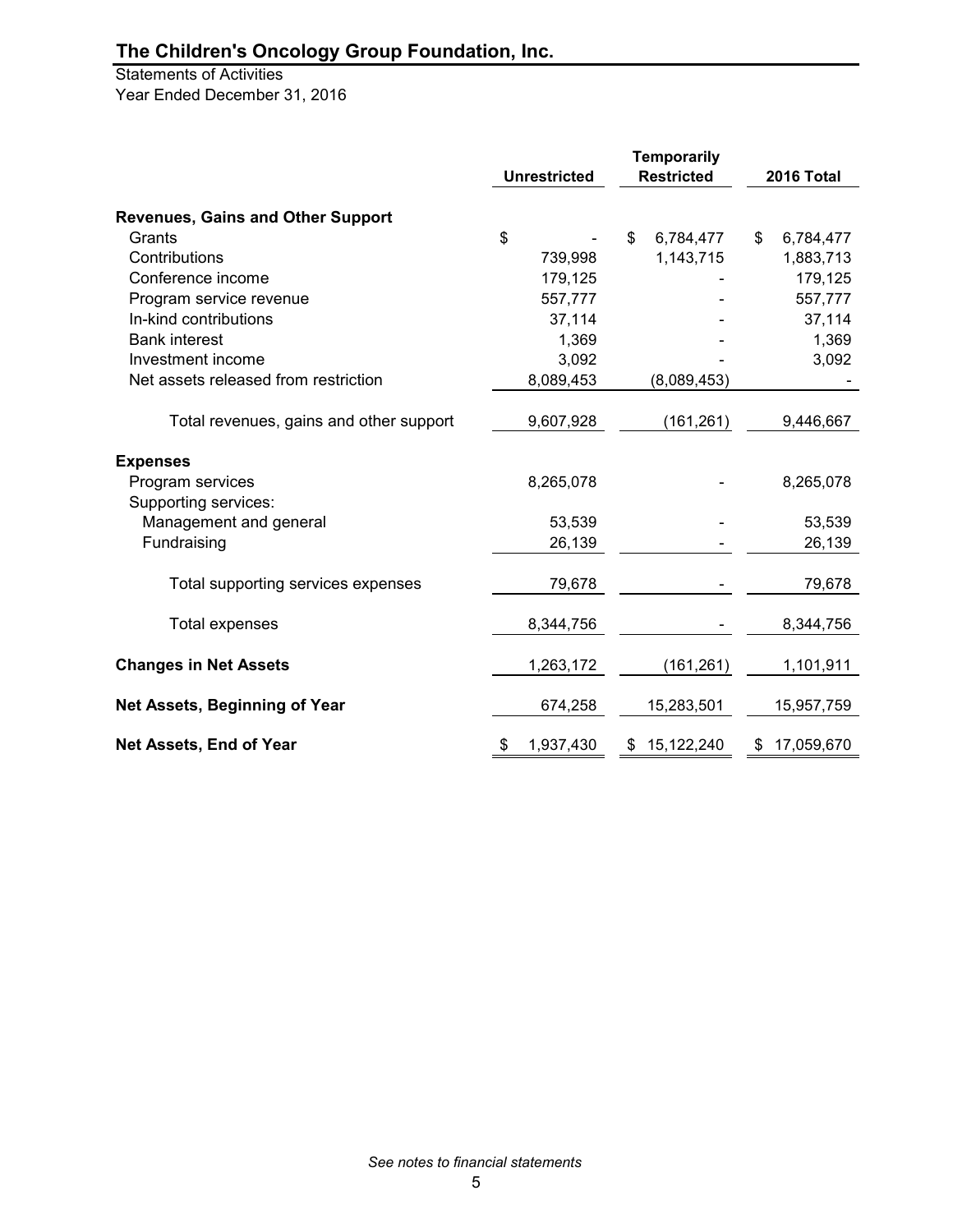Statements of Cash Flows Years Ended December 31, 2017 and 2016

|                                                   | 2017             |                | 2016       |  |
|---------------------------------------------------|------------------|----------------|------------|--|
| <b>Cash Flows from Operating Activities</b>       |                  |                |            |  |
| Changes in net assets                             | \$<br>364,431    | $\mathfrak{S}$ | 1,101,911  |  |
| Adjustments to reconcile changes in net assets to |                  |                |            |  |
| net cash provided by operating activities:        |                  |                |            |  |
| Depreciation expense                              | 691              |                | 691        |  |
| Realized and unrealized (gain) loss               | (37, 339)        |                | 15         |  |
| Changes in assets and liabilities:                |                  |                |            |  |
| Grants and contributions receivable               | 956,027          |                | 2,691,771  |  |
| Prepaid expenses and other current assets         | (33,206)         |                | 397,530    |  |
| Deposits                                          | 2,250            |                |            |  |
| Accounts payable and accrued expenses             | 11,414           |                | (29, 417)  |  |
| Deferred revenue                                  | 6,904            |                | (36, 976)  |  |
| Net cash provided by operating activities         | 1,271,172        |                | 4,125,525  |  |
| <b>Cash Flows from Investing Activities</b>       |                  |                |            |  |
| Purchase of investments                           | (512, 971)       |                | (253, 107) |  |
| Net cash used in investing activities             | (512, 971)       |                | (253, 107) |  |
| Net increase in cash                              | 758,201          |                | 3,872,418  |  |
| <b>Cash, Beginning</b>                            | 9,545,756        |                | 5,673,338  |  |
| Cash, Ending                                      | \$<br>10,303,957 | \$             | 9,545,756  |  |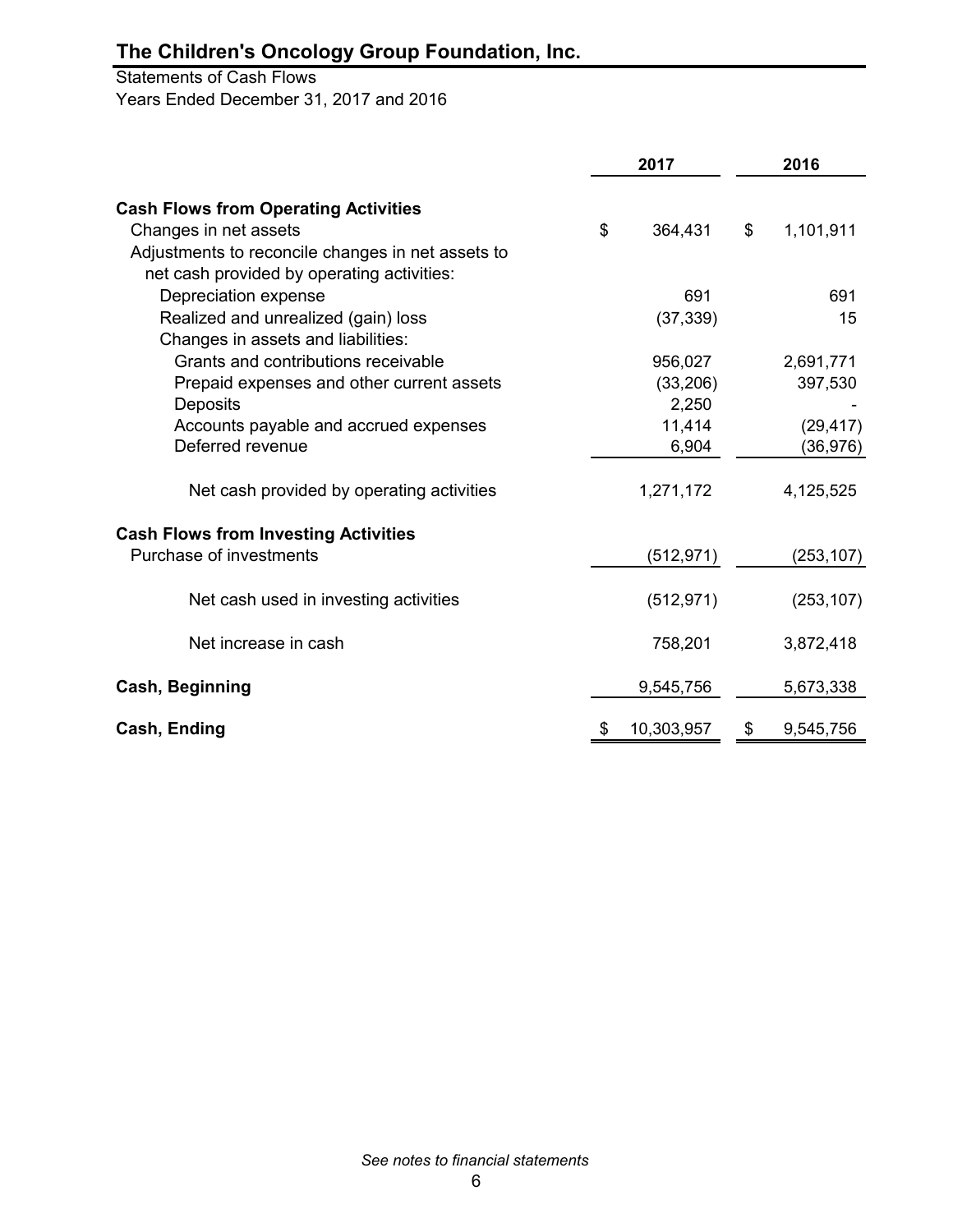### **1. Nature of Operations**

The Children's Oncology Group Foundation, Inc. (the "Foundation") is a not-for-profit organization incorporated in the Commonwealth of Pennsylvania in August 2011. The Foundation was formed to support the Children's Oncology Group ("COG"), an unincorporated entity, which is the world's largest organization devoted exclusively to childhood and adolescent cancer research. The Foundation enables COG's leadership, comprised of a team of doctors, nurses, laboratory scientists and other allied professionals, to direct the resources raised for childhood cancer research to the areas of highest need and opportunity. The board of the Foundation is comprised of members of the executive committee of COG. The Foundation allows philanthropic funds from individual supporters and organizations to go directly to COG and other organizations to fund their much needed research. In an era of rapid scientific discovery, this direct link allows COG researchers to respond quickly to new discoveries with great potential to benefit children with cancer. The Foundation's 2017 and 2016 grant expense consists of sub-grants made primarily to one organization that disperses the funds on behalf of the Foundation to COG member sites.

These activities are primarily supported by grants and contributions from foundations, corporations and individuals.

## **2. Summary of Significant Accounting Policies**

#### **Basis of Financial Reporting**

The Foundation follows the authoritative guidance for external financial reporting by not-for-profit organizations and requires that unconditional promises to give (contributions) be recorded as a receivable and revenue and requires the Foundation to distinguish between contributions received for each net asset classification in accordance with donor imposed restrictions. The authoritative guidance also establishes standards for external financial reporting by not-for-profit organizations and requires that resources be classified for accounting and reporting purposes into three net asset classifications according to externally (donor) imposed restrictions.

A description of the net asset classifications follows:

**Unrestricted Net Assets** include assets that are available for the support of operations and whose use is not externally restricted.

**Temporarily Restricted Net Assets** include gifts and accumulated earnings for which donor imposed restrictions, primarily passage of time or occurrence of a specific event, have not been met.

**Permanently Restricted Net Assets** include gifts, trusts, and pledges which require, by donor restriction, that the corpus be invested in perpetuity and only the income be made available for operations in accordance with donor restrictions.

The Foundation has only unrestricted and temporarily restricted net assets as of December 31, 2017 and 2016. Temporarily restricted funds received for which the restrictions are satisfied in the same year are reported as unrestricted funds.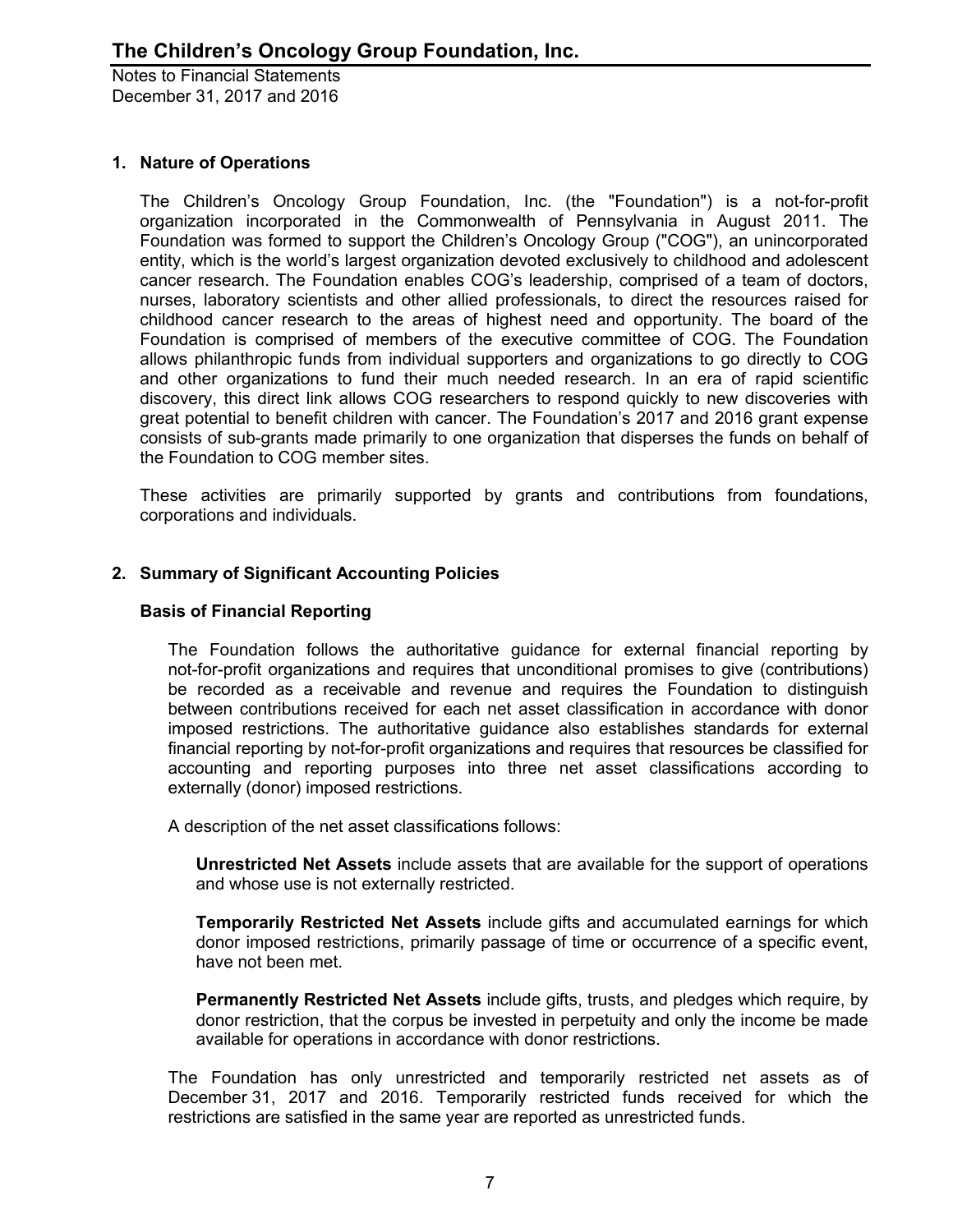#### **Revenue Recognition**

Grants or contributions are reported as revenue in the year in which payments are received and/or unconditional promises to give are made. All grants and contributions are considered to be available for unrestricted use unless specifically restricted by the donor. Grants and contributions restricted by the donor for specific purposes are reported as temporarily restricted or permanently restricted, which increase those net asset classifications. When a donor restriction expires, that is, a time restriction ends or a stipulated purpose restriction is accomplished, temporarily restricted net assets are released to unrestricted net assets.

Grants and contributions, including unconditional promises to give, that are expected to be received within one year are recorded at net realizable value. Grants and contributions that are expected to be collected in future years are recorded at the present value of their expected future cash flows, which approximates fair value. All grants and contributions receivable as of December 31, 2017 and 2016 are expected to be collected within one year, therefore no discount rate in determination of the present value of this balance is necessary.

Conference revenues that have been collected, but for which the conference has not been held as of the year end, and program service revenue collected related to an exchange agreement for which the related services have not yet been performed, are considered not yet earned and included in deferred revenue in the statement of financial position.

#### **Cash and Cash Equivalents**

For the purposes of the statement of cash flows, cash and cash equivalents includes interest-bearing deposits with original maturities of three months or less, including money market funds.

#### **Investments**

The Foundation's investments are reported at fair value in the accompanying statements of financial position. Realized gains and losses are computed on the average cost method.

#### **Financial Instruments and Risk Concentration**

The Foundation's principal financial instruments subject to credit risk are its cash and investments. Investment securities are exposed to various risks, such as interest rate, market, and credit. Due to the level of risk associated with certain investment securities and the level of uncertainty related to changes in the value of investment securities, it is at least reasonably possible that changes in the value of investments in the near term would materially affect the amounts reported in the statement of financial position and the statement of activities.

#### **Fixed Assets**

Fixed assets are stated at cost and are depreciated over their estimated useful lives (three to five years) using the straight-line method. Maintenance and repairs are recorded as expenses when incurred.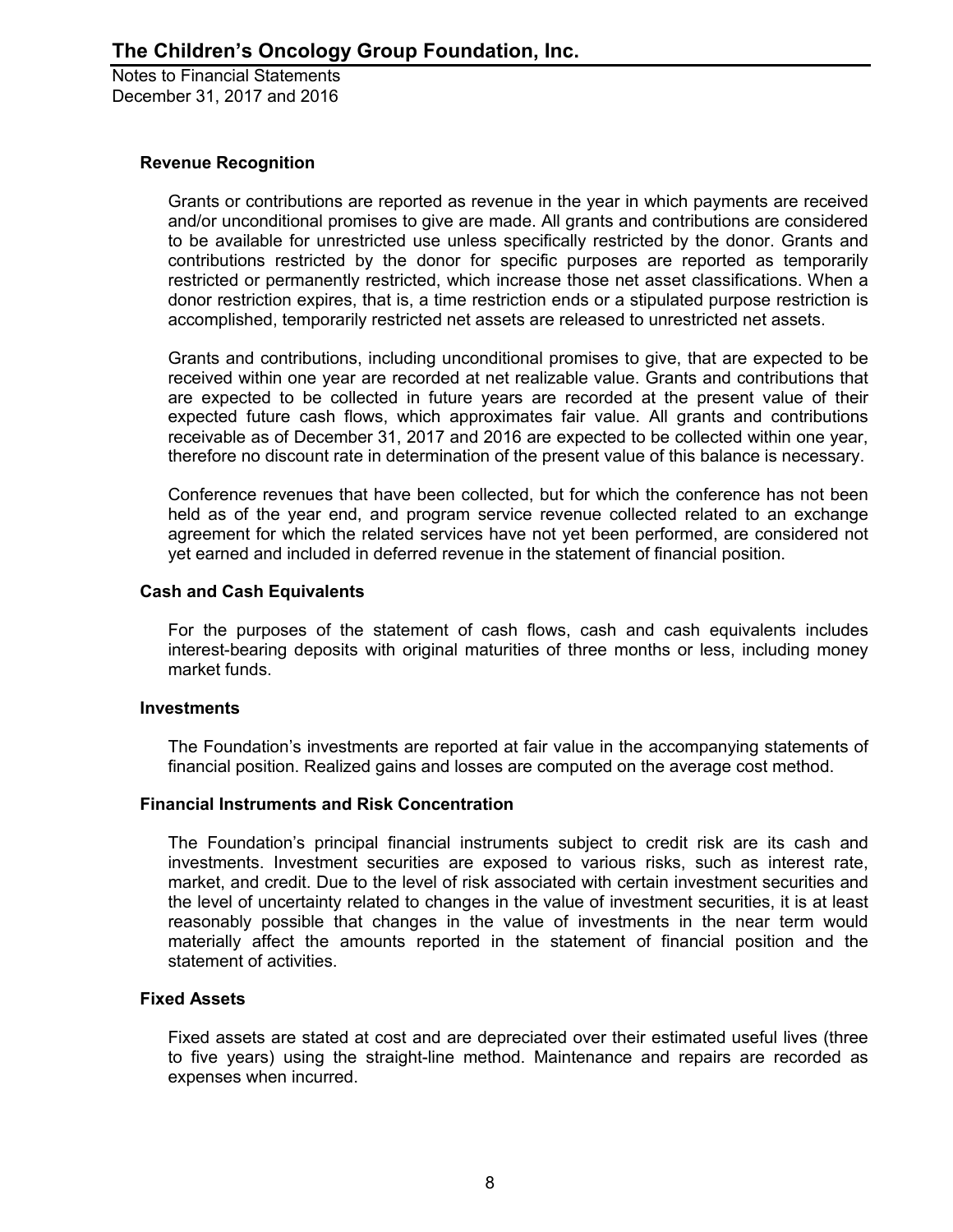#### **Use of Estimates**

The preparation of financial statements in conformity with accounting principles generally accepted in the United States of America requires management to make estimates and assumptions that affect the reported amounts of assets and liabilities and disclosure of contingent assets and liabilities at the date of the financial statements, and the reported amounts of revenues and expenses during the reporting period. Actual results could differ from those estimates.

#### **Functional Allocation of Expenses**

The costs of providing the various programs and other activities have been summarized on a functional basis in the statement of activities. Accordingly, certain costs have been allocated among the programs and supporting services benefited.

#### **In-Kind Contributions**

In-kind contributions include donated goods and services that are recognized as revenues and expenses based on the estimated fair value of the goods or services as of the date provided. The Foundation received \$29,036 and \$37,114 in in-kind professional services in the years ended December 31, 2017 and 2016, respectively.

#### **Income Tax**

The Foundation qualifies as a tax-exempt organization under Section 501(c)(3) of the Internal Revenue Code. Accordingly, the Foundation is exempt from income tax.

The Foundation accounts for uncertainty in income taxes recognized in the financial statements using a recognition threshold of more likely than not as to whether the uncertainty will be sustained upon examination by the appropriate taxing authority. Measurement of the tax uncertainty occurs if the recognition threshold has been met. Management determined there were no tax uncertainties that met the recognition threshold.

The Federal Form 990, *Return of Organization Exempt from Income Tax*, is subject to examination by the Internal Revenue Service, generally for three years after filed.

#### **New Accounting Standards - Not Yet Adopted**

In May 2014, the Financial Accounting Standards Board ("FASB") issued Accounting Standards Update ("ASU") 2014-09, *Revenue from Contracts with Customers (Topic 606)*. ASU 2014-09 provides a single comprehensive revenue recognition framework and supersedes existing revenue recognition guidance. Included in the new principles-based revenue recognition model are changes to the basis for deciding on the timing for revenue recognition. In addition, the standard expands and improves revenue disclosures. In August 2015, the FASB subsequently issued ASU 2015-14, *Revenue from Contracts with Customers (Topic 606): Deferral of the Effective Date* which defers the effective date of ASU 2014-09. After the deferral, ASU 2014-09 is effective retroactively for annual or interim reporting periods beginning after December 15, 2018, with early adoption permitted for reporting periods beginning after December 15, 2016. This update is effective for the Foundation's fiscal year beginning January 1, 2019. The Foundation is assessing the impact this standard will have on its financial statements.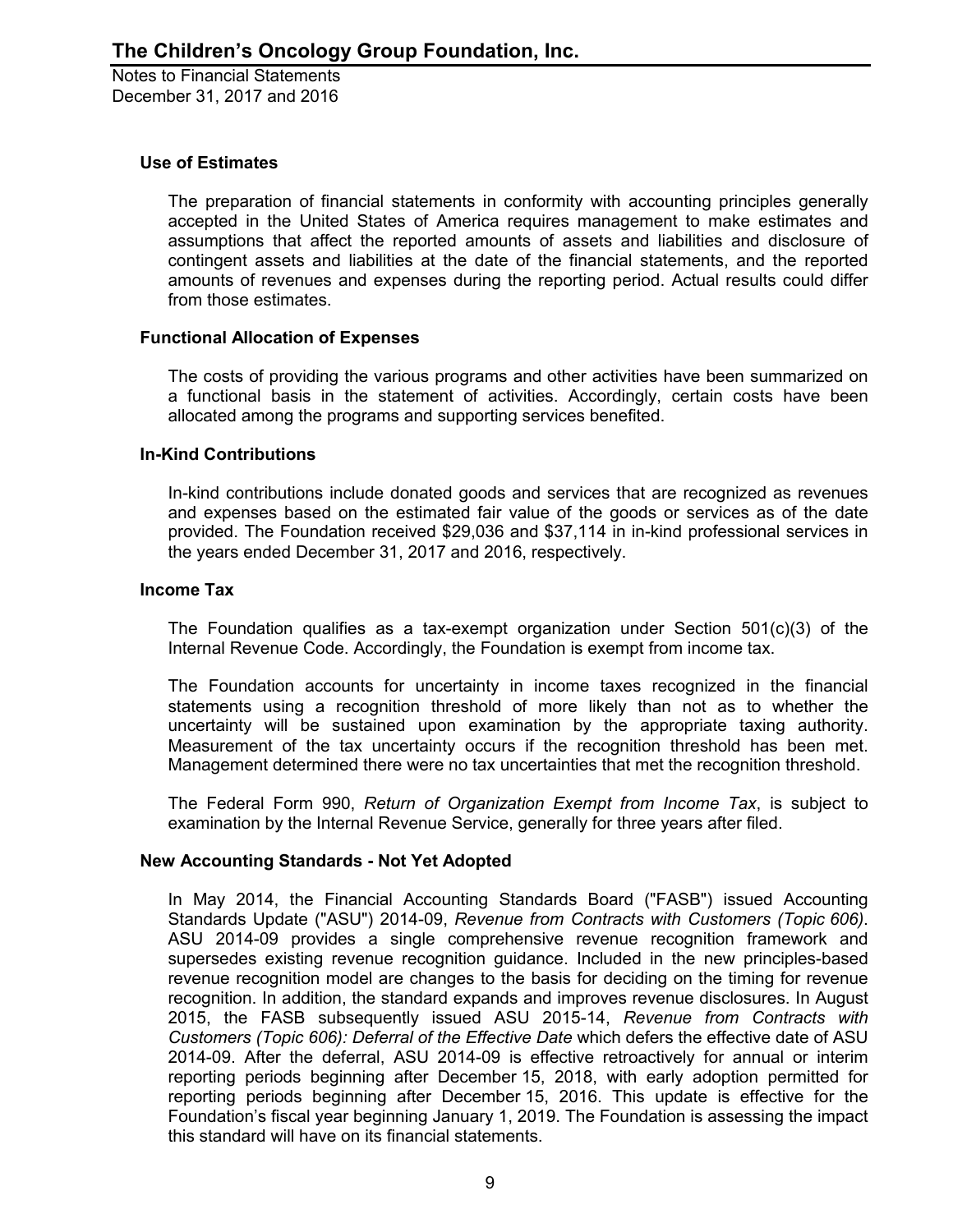> In August 2016, the FASB issued ASU 2016-14, *Not-for-Profit Entities (Topic 958): Presentation of Financial Statements of Not-for-Profit Entities*. The new guidance improves and simplifies the current net asset classification requirements and information presented in financial statements and notes that is useful in assessing a not-for-profit's liquidity, financial performance and cash flows. ASU 2016-14 is effective for fiscal years beginning after December 15, 2017, with early adoption permitted. ASU 2016-14 is to be applied retroactively with transition provisions. The Foundation is assessing the impact this standard will have on its financial statements.

#### **Subsequent Events**

Subsequent events were evaluated for recognition or disclosure through July 13, 2018, the date the financial statements were available to be issued.

## **3. Investments and Fair Value Measurements**

The Foundation's investments, at fair value, consisted of the following at December 31:

|                    | 2017 |         |   |         |  |
|--------------------|------|---------|---|---------|--|
| Equity mutual fund |      | 803,402 |   | 253,092 |  |
| Total investments  | S    | 803,402 | S | 253,092 |  |

Investment income for the years ended December 31, 2017 and 2016, consisted of the following:

|                           | 2017         |   |       |  |  |
|---------------------------|--------------|---|-------|--|--|
| Dividend income           | \$<br>14,073 | S | 3,107 |  |  |
| Realized gains            | 2,015        |   | 534   |  |  |
| Unrealized gains (losses) | 35,324       |   | (549) |  |  |
|                           | \$<br>51,412 |   | 3,092 |  |  |

The Foundation categorizes its fair value measurements within the fair value hierarchy established by generally accepted accounting principles. The hierarchy is based on the valuation inputs used to measure the fair value of the asset. Level 1 inputs are quoted prices in active markets for identical assets; Level 2 inputs are significant other observable inputs; Level 3 inputs are significant unobservable inputs. The Foundation has no investments valued using Level 2 or 3 inputs.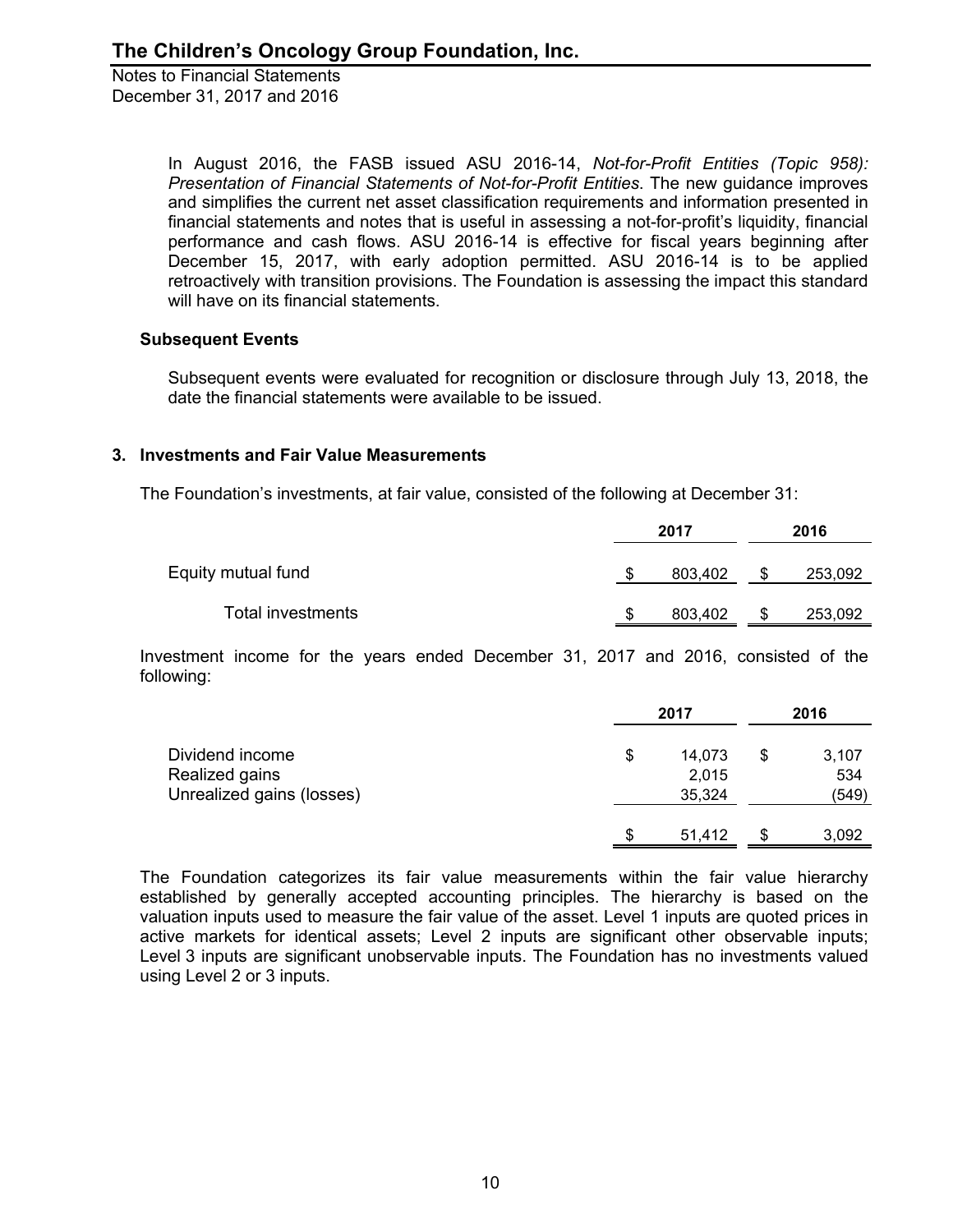> The following table presents information about the Foundation's investments measured and disclosed at fair value or net asset value as of December 31, 2017 and 2016 and indicates the fair value hierarchy:

|                                                    |                               |         |    | 2017               |         |       |               |
|----------------------------------------------------|-------------------------------|---------|----|--------------------|---------|-------|---------------|
|                                                    | Level 1<br>Level 2<br>Level 3 |         |    |                    |         | Total |               |
| Equity mutual funds                                | \$                            | 803,402 | \$ |                    | \$      |       | \$<br>803,402 |
| <b>Total investments</b><br>reported at fair value | \$                            | 803,402 | \$ |                    | \$      |       | \$<br>803,402 |
|                                                    |                               |         |    |                    | 2016    |       |               |
|                                                    |                               | Level 1 |    | Level <sub>2</sub> | Level 3 |       | <b>Total</b>  |
| Equity mutual funds                                | \$                            | 253,092 | \$ |                    | \$      |       | \$<br>253,092 |
| <b>Total investments</b><br>reported at fair value | \$                            | 253,092 | \$ |                    | \$      |       | \$<br>253,092 |

The following provides a brief description of the types of financial instruments the Foundation holds, the methodology for estimating fair value, and the level within the hierarchy of the estimate:

*Equity mutual funds*: These are mutual funds that consist of securities which are traded on a recognized active exchange. The closing price of the security as of the reporting date is used to determine fair value. This is considered a Level 1 value in the hierarchy.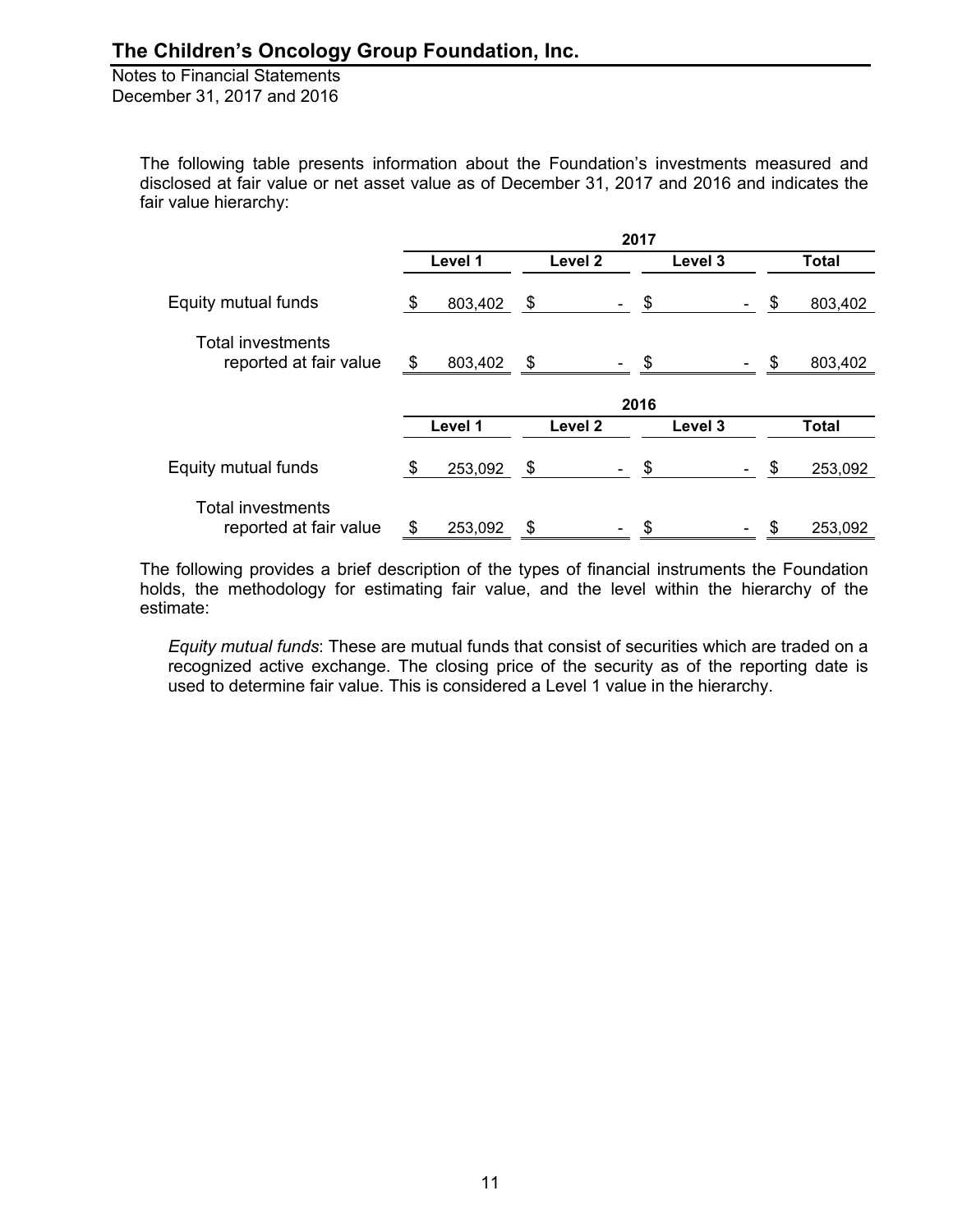## **4. Temporarily Restricted Net Assets**

Temporarily restricted net assets as of December 31, 2017 and 2016 are designated for the following purposes:

|                                                 | 2017             | 2016             |
|-------------------------------------------------|------------------|------------------|
| Pediatric cancer research supplemental programs | \$<br>5,992,504  | \$<br>5,884,304  |
| Project: EveryChild                             | 3,457,467        | 3,629,965        |
| Infrastructure projects                         | 315,351          | 631,693          |
| Biopathology center                             |                  | 131,653          |
| <b>Integrated Translational Science Center</b>  | 679,892          | 486,426          |
| <b>COG Reference Laboratories</b>               | 910,000          | 1,201,189        |
| Leukemia research                               | 821,159          | 688,691          |
| Bone tumor research                             | 32,901           | 508,691          |
| Acute myeloid leukemia research                 | 710,385          | 505,322          |
| Nursing discipline                              | 128,007          | 132,788          |
| Adolescent and young adult research             | 1,172            | 2,999            |
| General cancer research                         | 17,404           | 42,370           |
| Central nervous system tumor research           | 12,000           | 12,000           |
| Neuroblastoma research                          | 650,750          | 450,000          |
| Renal tumor research                            | 56,638           | 56,638           |
| Soft tissue sarcoma research                    | 1,549            | 30,966           |
| Other research support                          | 1,644,793        | 726,545          |
| Total                                           | \$<br>15,431,972 | \$<br>15,122,240 |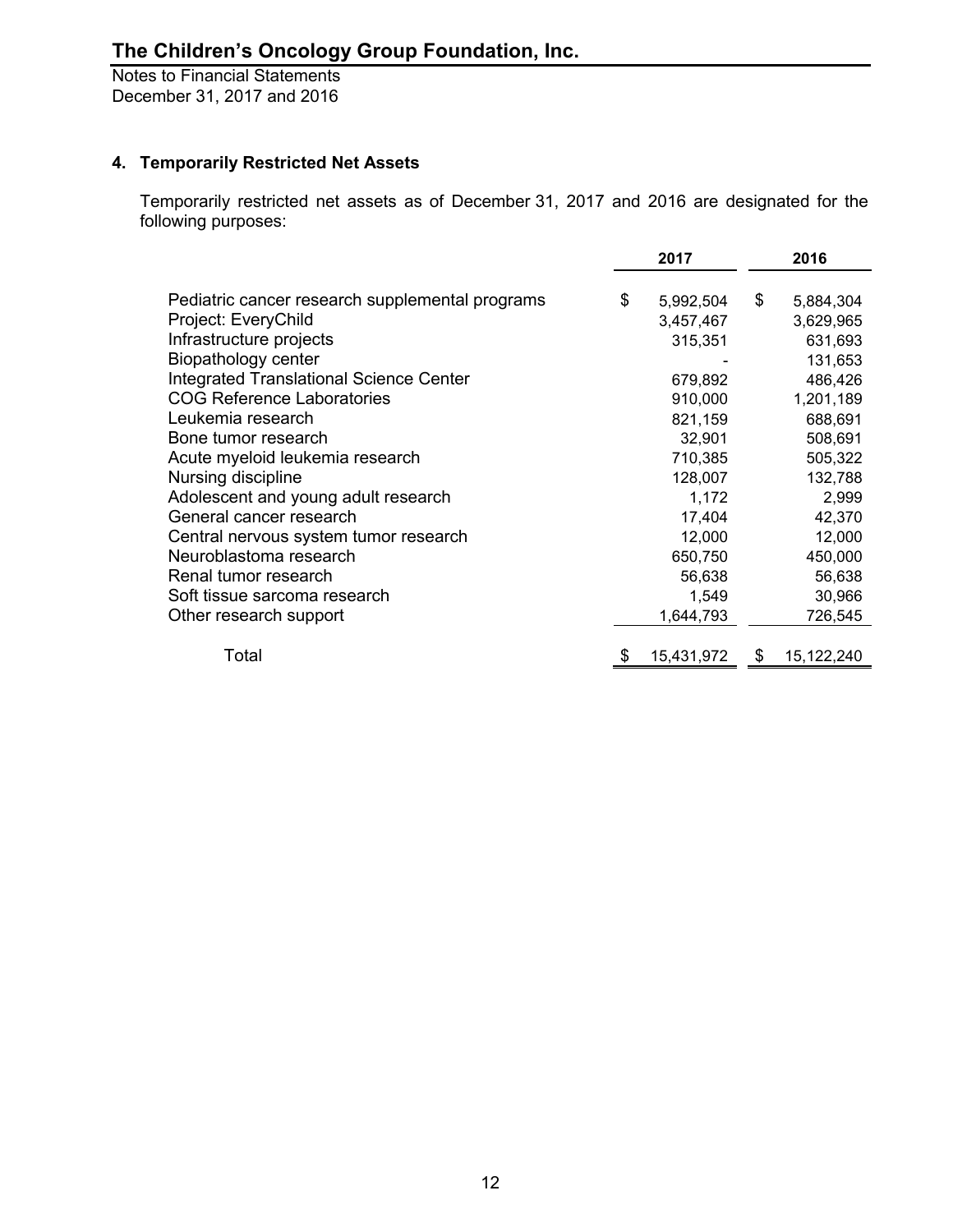## **5. Net Assets Released from Restrictions**

Net assets were released from donor/grantor restrictions by incurring expenses satisfying the restricted purposes or by occurrence of other events specified by donors/grantors during the years ended December 31, 2017 and 2016:

|                                                 | 2017 |           |    | 2016      |  |
|-------------------------------------------------|------|-----------|----|-----------|--|
|                                                 |      |           |    |           |  |
| Pediatric cancer research supplemental programs | \$   | 4,321,800 | \$ | 5,019,500 |  |
| Project: EveryChild                             |      | 1,188,945 |    | 556,471   |  |
| Infrastructure projects                         |      | 419,481   |    | 391,455   |  |
| Biopathology center                             |      |           |    | 118,347   |  |
| <b>Integrated Translational Science Centers</b> |      | 541,534   |    | 509,148   |  |
| <b>COG Reference Laboratories</b>               |      | 868,051   |    | 825,303   |  |
| Leukemia research                               |      | 120,000   |    | 361,734   |  |
| Bone tumor research                             |      | 41,514    |    | 14,569    |  |
| Acute myeloid leukemia research                 |      | 767,676   |    | 90,963    |  |
| Nursing discipline                              |      | 9,781     |    | 3,893     |  |
| Adolescent and young adult research             |      | 1,827     |    | 37,500    |  |
| General cancer research                         |      | 202,277   |    | 39,620    |  |
| Central nervous system tumor research           |      |           |    | 14,423    |  |
| Neuroblastoma research                          |      |           |    | 14,105    |  |
| Soft tissue sarcoma research                    |      | 31,773    |    |           |  |
| Other research support                          |      | 81,751    |    | 92,422    |  |
|                                                 |      |           |    |           |  |
| Total                                           | \$   | 8,596,410 | \$ | 8,089,453 |  |

#### **6. Concentrations of Risk**

For the years ended December 31, 2017 and 2016 approximately 65% and 69% of revenues were from one organization, respectively. Approximately 99% and 96% of the grants receivable balance for December 31, 2017 and 2016, respectively, was due from one organization.

The Foundation's grants receivable are unsecured and are at risk to the extent such amounts become uncollectible. Management carefully monitors its contributor and grantor relationships in order to minimize credit risk. All grants receivable are considered fully collectible and accordingly, no allowance for uncollectible accounts has been recorded at December 31, 2017 and 2016.

The Foundation maintains its operating cash accounts in two banks. Accounts are insured by the Federal Deposit Insurance Corporation ("FDIC"). At various times during the year, the Foundation has balances in excess of FDIC insured limits. The Foundation has not experienced any losses on such accounts.